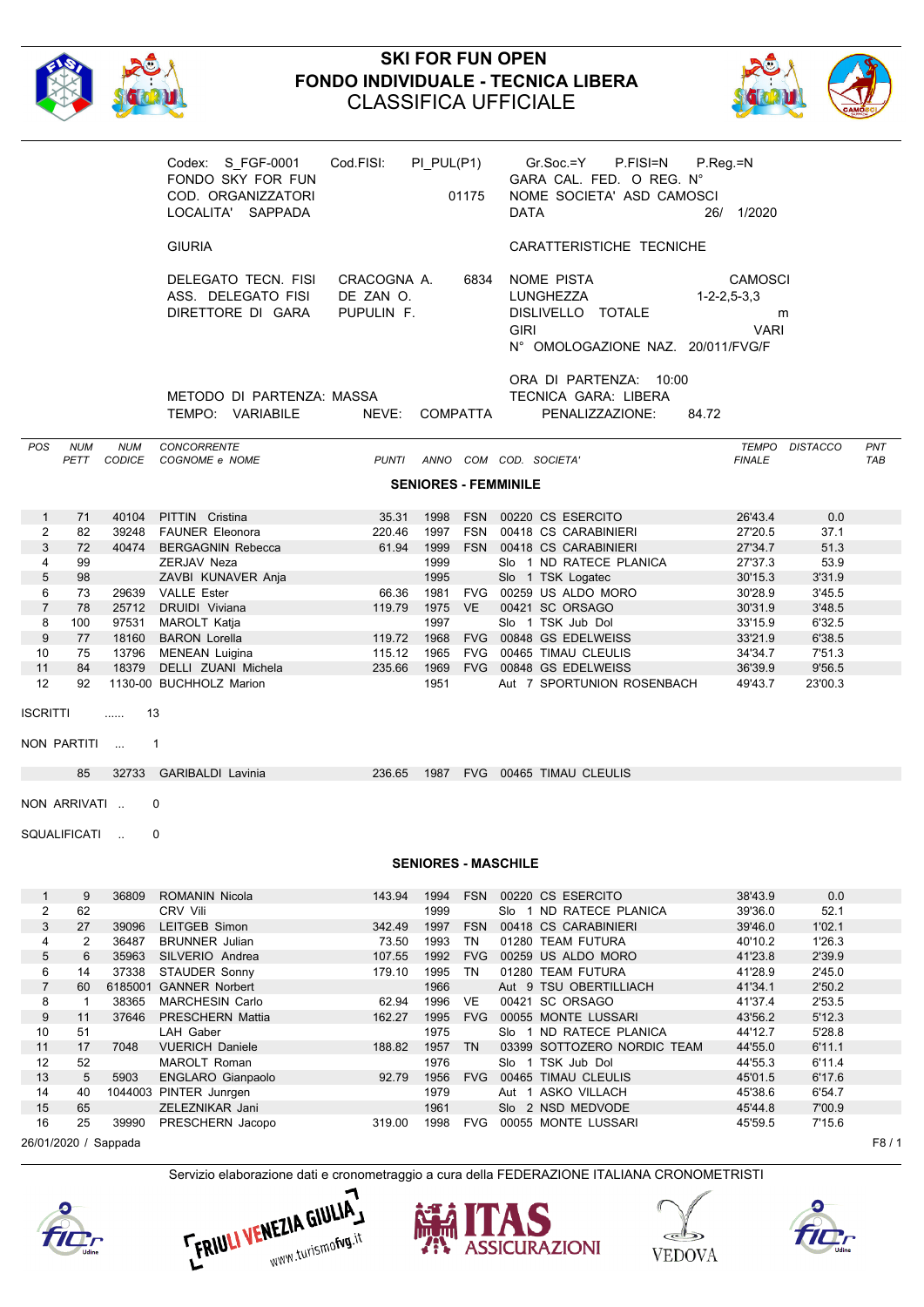|    | <b>NUM</b> | <b>NUM</b>    | <b>CONCORRENTE</b>        |              |      |            |                             | TEMPO         | <b>DISTACCO</b> | PNT        |
|----|------------|---------------|---------------------------|--------------|------|------------|-----------------------------|---------------|-----------------|------------|
|    | PETT       | <b>CODICE</b> | COGNOME e NOME            | <b>PUNTI</b> | ANNO | сом        | COD.<br>SOCIETA'            | <b>FINALE</b> |                 | <b>TAB</b> |
|    |            |               |                           |              |      |            |                             | 46'16.2       |                 |            |
| 17 | 3          | 34952         | BILLIANI<br>Andrea        | 82.77        | 1991 | <b>FVG</b> | 00259 US ALDO MORO          |               | 7'32.3          |            |
| 18 |            | 7482          | <b>ANTONIACOMI Olivo</b>  | 107.96       | 1958 | <b>FVG</b> | <b>SS FORNESE</b><br>00090  | 46'39.9       | 7'56.0          |            |
| 19 | 10         | 13565         | ROMANIN Fabrizio          | 156.64       | 1964 | <b>FVG</b> | 00273 MONTE COGLIANS        | 46'42.1       | 7'58.2          |            |
| 20 | 44         | 3021          | <b>MOCNIK Metod</b>       |              | 1968 |            | 1 TSK Logatec<br>Slo        | 46'44.8       | 8'00.9          |            |
| 21 | 31         |               | <b>TRSTENJAK Branko</b>   |              | 1964 |            | 1 ND RATECE PLANICA<br>Slo. | 48'23.7       | 9'39.8          |            |
| 22 | 18         | 23031         | RISPETTO Alberto          | 212.90       | 1973 | <b>VE</b>  | 00421 SC ORSAGO             | 49'26.9       | 10'43.0         |            |
| 23 | 59         |               | 1022010 SCHABUS Wolfgang  |              | 1953 |            | Aut 5 SC BAD KLEINKIRCHEIM  | 49'30.8       | 10'46.9         |            |
| 24 | 66         | 6277001       | <b>LINDSBERGER Martin</b> |              | 1971 |            | Aut 1 LRC LIENZER DOLOMITEN | 50'50.3       | 12'06.4         |            |
| 25 | 24         | 15643         | <b>MASON Stefano</b>      | 295.98       | 1966 | <b>VF</b>  | 00421 SC ORSAGO             | 52'25.8       | 13'41.9         |            |
| 26 | 29         | 80288         | <b>BORTOLIN Francesco</b> | 591.91       | 1979 | VF         | 00421 SC ORSAGO             | 56'27.4       | 17'43.5         |            |
| 27 | 33         |               | <b>JUPPE Bernd</b>        |              | 1967 |            | Aut 1 ASKO VILLACH          | 1:01'23.1     | 22'39.2         |            |

 $\ldots$  31 **ISCRITTI** 

NON PARTITI ... 4

| 20 | 34698 | SELENATI Thomas     | 226.49 | 1990 | FVG 00259 US ALDO MORO              |
|----|-------|---------------------|--------|------|-------------------------------------|
| 39 |       | LICEF Miha          |        | 1997 | Slo 4 SD GORJE                      |
| 41 |       | <b>POLZL Markus</b> |        | 1986 | Aut 1 ASKO VILLACH                  |
| 45 |       | RADUHA Erik         |        | 1997 | SI <sub>0</sub> 1 ND RATECE PLANICA |
|    |       |                     |        |      |                                     |

NON ARRIVATI .. 0

SQUALIFICATI ..  $\overline{0}$ 

#### **U20 JUNIORES - FEMMINILE**

| 90  | 1130-00 MESOTITSCH Soli      | 2001           | Aut 7 SPORTUNION ROSENBACH      | 27'18.5<br>0.0    |  |
|-----|------------------------------|----------------|---------------------------------|-------------------|--|
| 106 | 1529<br>JAZBEC Sara          | 2001           | Slo 1 TSK Triglav<br>Krani      | 27'28.2<br>9.7    |  |
| 81  | CESCO FABBRO Sara<br>41485   | 2000<br>179.53 | 00220 CS ESERCITO<br><b>FSN</b> | 2'21.8<br>29'40.3 |  |
| 76  | DOSSO Anna<br>43046          | 2001<br>11791  | 00259 US ALDO MORO<br>FVG.      | 3'56.6<br>31'15.1 |  |
| 89  | 1044004 BIN Gina             | 2000           | Aut 1 ASKO VILLACH              | 31'37.4<br>4'18.9 |  |
| 102 | ZORJAN Spela                 | 2000           | 1 ND RATECE PLANICA<br>Slo.     | 31'46.2<br>4'27.7 |  |
| 80  | <b>MORI</b> Gessica<br>42865 | 2001<br>130 93 | 00259 US ALDO MORO<br>FVG.      | 7'50.9<br>35'09.4 |  |

**ISCRITTI** 

 $\frac{1}{2}$ 

 $\overline{7}$ 

NON PARTITI ...  $\mathbf 0$ 

NON ARRIVATI ..  $\mathbf 0$ 

SQUALIFICATI ..  $\pmb{0}$ 

### **U20 JUNIORES - MASCHILE**

| 56 |       | KOROSEC Bostjan      |        | 2001 |            | Slo 3 SD BOHINJ       | 41'46.2 | 0.0     |  |
|----|-------|----------------------|--------|------|------------|-----------------------|---------|---------|--|
| 50 |       | <b>GROS Gal</b>      |        | 2000 |            | Slo 2 NSD MEDVODE     | 42'03.7 | 17.5    |  |
| 68 |       | SRAJ Nejc            |        | 2001 |            | Slo 2 NSD MEDVODE     | 43'13.5 | 1'27.3  |  |
| 15 | 42851 | COLOMBO Andrea       | 180.41 | 2001 | <b>FVG</b> | 02691 BACHMANN SCSDRL | 44'31.8 | 2'45.6  |  |
|    | 41518 | CORADAZZI Thomas     | 142.93 | 2000 | <b>FVG</b> | 00090 SS FORNESE      | 45'06.7 | 3'20.5  |  |
| 63 | 21    | <b>HLADNIK Dejan</b> |        | 2000 |            | Slo 1 TSK Logatec     | 48'36.2 | 6'50.0  |  |
| 19 | 43223 | <b>FABRIS Cosimo</b> | 214.95 | 2001 | <b>FVG</b> | 00673 SC 70           | 53'00.4 | 11'14.2 |  |
|    |       |                      |        |      |            |                       |         |         |  |

**ISCRITTI**  $\overline{7}$ المسترد

NON PARTITI ...  $\mathbf 0$ 

NON ARRIVATI ..  $\mathbf 0$ 

SQUALIFICATI ..  $\Omega$ 

### **U18 ASPIRANTI - FEMMINILE**

|                      | 83  | 46209 | SCATTOLO Sara         | 230.00 | 2003 |            | FVG 00273 MONTE COGLIANS | 29'16.2 | 0.0    |      |
|----------------------|-----|-------|-----------------------|--------|------|------------|--------------------------|---------|--------|------|
|                      | 79  | 45000 | MOLINARI Caterina     | 126.68 | 2002 | <b>FVG</b> | 00055 MONTE LUSSARI      | 30'18.9 | 1'02.7 |      |
|                      | 101 | 3515  | VINDISAR Klara        |        | 2003 |            | Slo 4 SD GORJE           | 30'20.7 | 1'04.5 |      |
| 4                    | 74  | 44139 | PUNTEL Karin          | 113.73 | 2002 | FVG        | 00259 US ALDO MORO       | 30'27.1 | 1'10.9 |      |
| 5                    | 103 |       | <b>GOROPECNIK Eva</b> |        | 2002 |            | Slo 9 SK IHAN            | 31'17.1 | 2'00.9 |      |
| 6                    | 104 |       | SLODEJ Katjusa        |        | 2003 |            | Slo 7 SK BRDO            | 31'42.9 | 2'26.7 |      |
| 26/01/2020 / Sappada |     |       |                       |        |      |            |                          |         |        | F8/2 |

26/01/2020 / Sappada











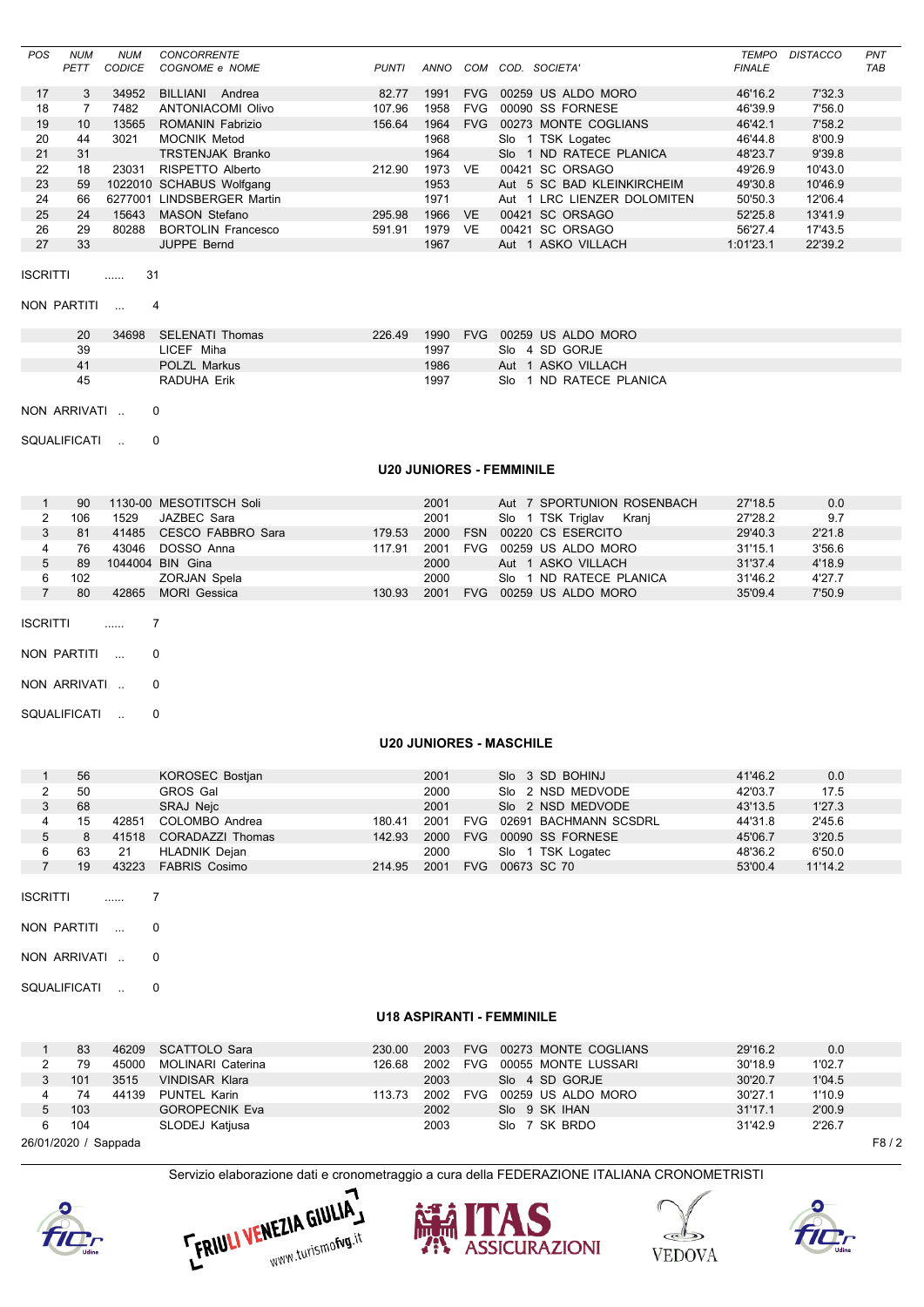| <b>POS</b> | <b>NUM</b> | <b>NUM</b> | <b>CONCORRENTE</b>   |              |      |            |                         | TEMPO         | DISTACCO | <b>PNT</b> |
|------------|------------|------------|----------------------|--------------|------|------------|-------------------------|---------------|----------|------------|
|            | PETT       | CODICE     | COGNOME e NOME       | <b>PUNTI</b> | ANNO | COM        | COD.<br><i>SOCIETA'</i> | <b>FINALE</b> |          | <b>TAB</b> |
|            | 97         | 3529       | SMOLE Ana            |              | 2003 |            | Slo 1 TSK Logatec       | 32'29.0       | 3'12.8   |            |
| 8          | 105        | 2511       | <b>KNAUS Karin</b>   |              | 2002 |            | Slo 1 TSK Logatec       | 33'56.2       | 4'40.0   |            |
|            | 95         |            | 1044004 BIN Sandrina |              | 2003 |            | Aut 1 ASKO VILLACH      | 38'24.0       | 9'07.8   |            |
| 10         | 87         | 45119      | DEL FABBRO Lucrezia  | 303.27       | 2002 | <b>FVG</b> | 00848 GS EDELWEISS      | 40'18.0       | 11'01.8  |            |
|            | 91         | 46736      | MISAN Giulia         |              | 2003 | <b>FVG</b> | 00673 SC 70             | 45'01.5       | 15'45.3  |            |
|            |            |            |                      |              |      |            |                         |               |          |            |

```
ISCRITTI ...... 16
```
NON PARTITI ... 3

| 86           | 46380 | OBALLA Elisa     | 279.02 | 2003 |  | FVG 00848 GS EDELWEISS |  |  |
|--------------|-------|------------------|--------|------|--|------------------------|--|--|
| 93           |       | JENKO Zala       |        | 2002 |  | Slo 2 NSD MEDVODE      |  |  |
| 96           |       | MAZI JAMNIK Hana |        | 2002 |  | Slo 2 NSD MEDVODE      |  |  |
| NON ARRIVATI |       | - 2              |        |      |  |                        |  |  |

| 88 | 4090003 FUCHS Elisabeth | 2003 | Aut 1 USC FAISTENAU |
|----|-------------------------|------|---------------------|
| 94 | JENSKO Iza              | 2003 | Slo 3 SD BOHINJ     |

SQUALIFICATI .. 0

### **U18 ASPIRANTI - MASCHILE**

|                | 4   | 45753 | <b>KERER Luca</b>       | 85.67  |      |            | 2002 FVG 02691 BACHMANN SCSDRL | 40'02.0 | 0.0     |
|----------------|-----|-------|-------------------------|--------|------|------------|--------------------------------|---------|---------|
| 2              | 12  | 46859 | <b>BUZZI Edoardo</b>    | 170.16 | 2003 | <b>FVG</b> | 01175 ASD CAMOSCI              | 40'22.7 | 20.7    |
| 3              | 57  |       | 6185001 GANNER Florian  |        | 2002 |            | Aut 9 TSU OBERTILLIACH         | 40'36.5 | 34.5    |
| 4              | 47  | 2040  | <b>KARNICAR Izidor</b>  |        | 2002 |            | Slo 1 TSK Triglav Kranj        | 41'10.0 | 1'08.0  |
| 5              | 49  |       | <b>GROS Anze</b>        |        | 2002 |            | Slo 2 NSD MEDVODE              | 41'15.0 | 1'13.0  |
| 6              | 13  | 44076 | SOLERO Lorenzo          | 174.77 | 2002 | <b>FVG</b> | 01175 ASD CAMOSCI              | 41'17.3 | 1'15.3  |
| $\overline{7}$ | 55  | 44909 | <b>OBEREGGER Daniel</b> |        | 2002 |            | FSN 00418 CS CARABINIERI       | 41'18.9 | 1'16.9  |
| 8              | 38  |       | <b>BRADESKO Matic</b>   |        | 2003 |            | Slo 7 SK BRDO                  | 43'01.4 | 2'59.4  |
| 9              | 22  |       | 46921 PALLOBER Pietro   | 245.14 | 2003 |            | FVG 00273 MONTE COGLIANS       | 43'39.0 | 3'37.0  |
| 10             | 35  |       | SECKO Naj               |        | 2003 |            | Slo 7 SK BRDO                  | 44'04.8 | 4'02.8  |
| 11             | 48  |       | <b>TEZAK Oskar</b>      |        | 2003 |            | Slo 7 SK BRDO                  | 44'08.7 | 4'06.7  |
| 12             | 46  |       | <b>ZEMVA Andraz</b>     |        | 2003 |            | Slo 1 TSK Bled                 | 44'50.3 | 4'48.3  |
| 13             | 53  |       | <b>RUTAR Tim</b>        |        | 2002 |            | Slo 1 TSK Triglav Kranj        | 45'19.4 | 5'17.4  |
| 14             | 26  | 45628 | SAVERI Mattia           | 323.54 | 2002 | <b>FVG</b> | 02691 BACHMANN SCSDRL          | 45'23.1 | 5'21.1  |
| 15             | 36  |       | <b>MARINKO Matevz</b>   |        | 2003 |            | Slo 2 NSD MEDVODE              | 45'36.6 | 5'34.6  |
| 16             | 58  |       | 6328002 BUCHER Eric     |        | 2003 |            | Aut 4 NORDIC TEAM ABSAM        | 45'39.7 | 5'37.7  |
| 17             | 34  | 2050  | POGACNIK Miha           |        | 2002 |            | Slo 1 TSK Triglav Kranj        | 45'42.6 | 5'40.6  |
| 18             | 61  | 3006  | STERN Nejc              |        | 2003 |            | Slo 2 SD Oktan                 | 45'52.9 | 5'50.9  |
| 19             | 23  | 47736 | RIBBI Nicolas           | 270.00 | 2003 |            | FVG 01175 ASD CAMOSCI          | 45'53.9 | 5'51.9  |
| 20             | 32  |       | SKOF Aej                |        | 2002 |            | Slo 7 SK BRDO                  | 46'35.8 | 6'33.8  |
| 21             | 37  | 2042  | SPORN Miha              |        | 2002 |            | Slo 1 TSK Jub Dol              | 47'24.1 | 7'22.1  |
| 22             | 64  | 2027  | PECEK Atila             |        | 2002 |            | Slo 1 TSK Logatec              | 48'17.8 | 8'15.8  |
| 23             | 654 |       | <b>BEESE Nicolas</b>    |        | 2003 |            | SC HOCH VOGEL MUNCHEN          | 48'22.0 | 8'20.0  |
| 24             | 42  |       | PLESKO Matevz           |        | 2003 |            | Slo 7 SK BRDO                  | 48'22.9 | 8'20.9  |
| 25             | 43  | 3021  | <b>MOCNIK Martin</b>    |        | 2003 |            | Slo 1 TSK Logatec              | 48'39.9 | 8'37.9  |
| 26             | 54  | 2051  | POGACNIK Zan            |        | 2002 |            | Slo 1 TSK Triglav Kranj        | 48'45.8 | 8'43.8  |
| 27             | 28  | 47066 | STICOTTI Matteo         | 345.96 | 2003 | <b>FVG</b> | 00848 GS EDELWEISS             | 50'52.9 | 10'50.9 |
| 28             | 30  |       | <b>VELEPIC Jaka</b>     |        | 2003 |            | Slo 1 TSK Jub Dol              | 56'08.4 | 16'06.4 |

```
ISCRITTI ...... 31
```

```
NON PARTITI ... 3
```

|    | 46523 PILLER HOFFER Mattia |      | 188.43  2003  FVG  01175  ASD CAMOSCI |
|----|----------------------------|------|---------------------------------------|
|    | 45053 PILLER COTTRER Fabio |      | 234.14 2002 FVG 01175 ASD CAMOSCL     |
| 67 | 3560171 BOGATAJ Anze       | 2002 | Slo 8 SK CRNA                         |

NON ARRIVATI .. 0

SQUALIFICATI .. 0

### **U16 ALLIEVI - FEMMINILE Km. 5 (2 giri x 2,5 Km)**

| 355                  |       | MEDJA Lucija    |        | 2004 |  | Slo 1 TSK Bled           | 17'02.2 | 0.0  |      |
|----------------------|-------|-----------------|--------|------|--|--------------------------|---------|------|------|
| 367                  | 4522  | JANEZIC Tia     |        | 2004 |  | Slo 1 TSK Jub Dol        | 17'17.0 | 14.8 |      |
| 3 333                | 49669 | SCATTOLO Ilaria | 200.39 | 2004 |  | FVG 00273 MONTE COGLIANS | 17'22.9 | 20.7 |      |
| 26/01/2020 / Sappada |       |                 |        |      |  |                          |         |      | F8/3 |









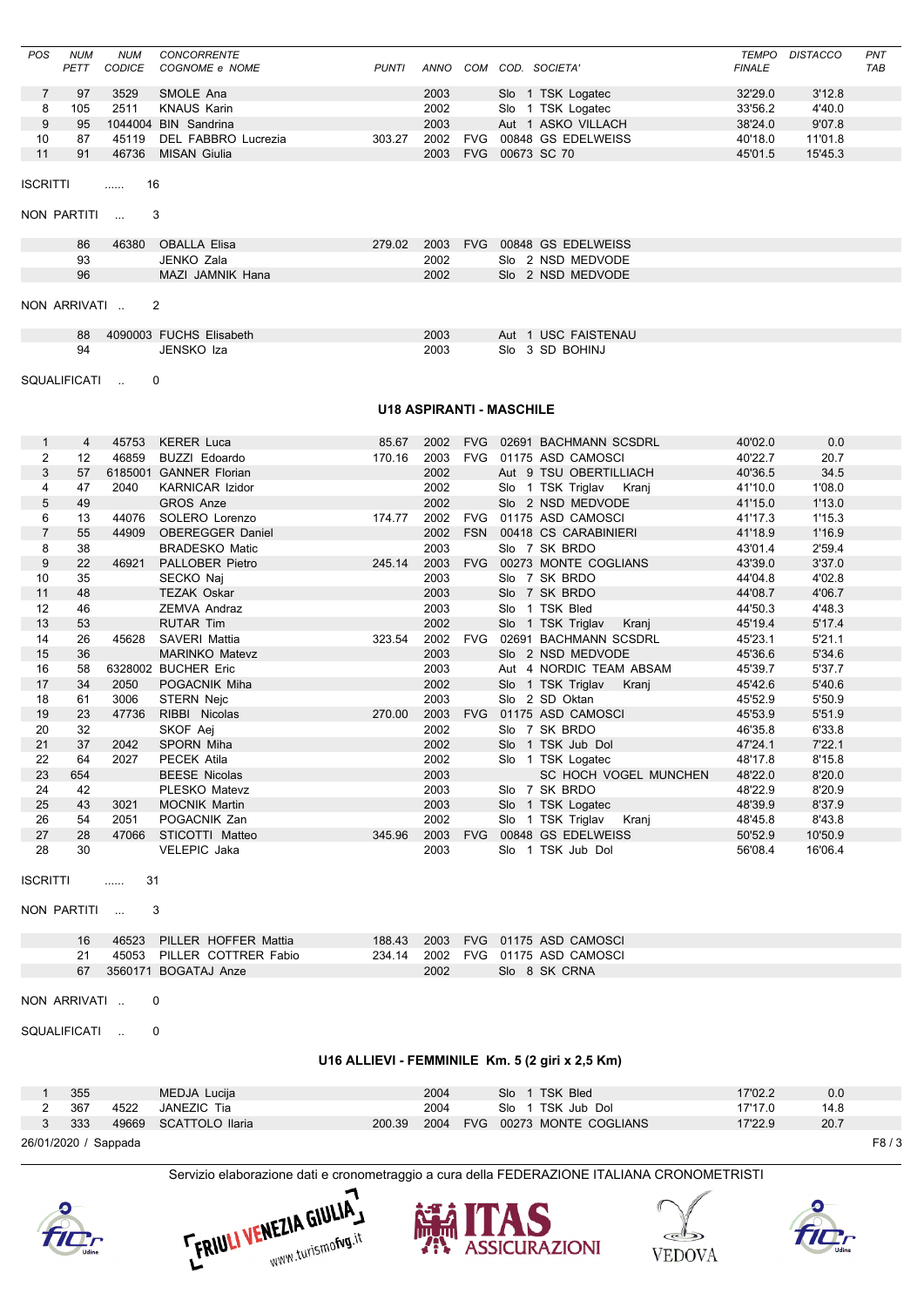| POS            | <b>NUM</b> | <b>NUM</b> | <b>CONCORRENTE</b>            |              |             |            |                            | <b>TEMPO</b>  | <b>DISTACCO</b> | PNT        |
|----------------|------------|------------|-------------------------------|--------------|-------------|------------|----------------------------|---------------|-----------------|------------|
|                | PETT       | CODICE     | COGNOME e NOME                | <b>PUNTI</b> | <b>ANNO</b> |            | COM COD. SOCIETA'          | <b>FINALE</b> |                 | <b>TAB</b> |
| 4              | 336        | 49733      | DEL FABBRO Serena             | 226.89       | 2004        | <b>FVG</b> | 00273 MONTE COGLIANS       | 17'31.8       | 29.6            |            |
| 5              | 351        | 5509       | POGACNIK Nina                 |              | 2005        |            | Slo 1 TSK Triglav<br>Krani | 17'39.2       | 37.0            |            |
| 6              | 331        | 48118      | <b>PLOESCH Astrid</b>         | 182.49       | 2004        | <b>FVG</b> | 00939 WEISSENFELS          | 17'43.0       | 40.8            |            |
| $\overline{7}$ | 334        | 49760      | <b>MORASSI Aurora</b>         | 208.12       | 2004        | <b>FVG</b> | 00465 TIMAU CLEULIS        | 17'51.8       | 49.6            |            |
| 8              | 339        | 50638      | NEVIEROV Sophie               | 270.27       | 2005        | <b>FVG</b> | 02691 BACHMANN SCSDRL      | 18'00.5       | 58.3            |            |
| 9              | 360        |            | RUCIGAJ Masa                  |              | 2005        |            | Slo 9 SK IHAN              | 18'03.9       | 1'01.7          |            |
| 10             | 357        |            | POTOCNIK Zoia                 |              | 2004        |            | Slo 1 TSK Bled             | 18'10.8       | 1'08.6          |            |
| 11             | 653        |            | <b>FERCHER Nadine</b>         |              | 2004        |            | Aut 1 WSV STALL            | 18'18.6       | 1'16.4          |            |
| 12             | 363        |            | 1022049 PONTASCH Miriam       |              | 2005        |            | Aut 5 SC BAD KLEINKIRCHEIM | 18'19.4       | 1'17.2          |            |
| 13             | 358        | 4525       | REPE Zala                     |              | 2004        |            | Slo 4 SD GORJE             | 18'21.1       | 1'18.9          |            |
| 14             | 335        | 52438      | ROMANIN Giorgia               | 213.29       | 2005        | <b>FVG</b> | 00848 GS EDELWEISS         | 18'24.9       | 1'22.7          |            |
| 15             | 349        | 4515       | LJUBIC Nika                   |              | 2004        |            | Slo 1 TSK Jub Dol          | 18'32.6       | 1'30.4          |            |
| 16             | 361        |            | <b>SKUFCA Meta</b>            |              | 2004        |            | 1 TSK Bled<br>Slo          | 18'45.7       | 1'43.5          |            |
| 17             | 366        | 5505       | SMOLE Eva                     |              | 2005        |            | Slo 1 TSK Logatec          | 18'50.5       | 1'48.3          |            |
| 18             | 353        |            | MEZNAR Viktorija              |              | 2005        |            | Slo 9 SK IHAN              | 18'57.7       | 1'55.5          |            |
| 19             | 368        | 5511       | <b>LAMPIC Tinkara</b>         |              | 2005        |            | Slo 1 TSK Triglav<br>Kranj | 19'01.9       | 1'59.7          |            |
| 20             | 371        |            | <b>HUDELJA Rebeka</b>         |              | 2004        |            | Slo 1 TSK Triglav<br>Kranj | 19'30.1       | 2'27.9          |            |
| 21             | 337        | 48500      | <b>TESSAROLO Francesca</b>    | 268.42       | 2004        | <b>FVG</b> | 00939 WEISSENFELS          | 19'41.5       | 2'39.3          |            |
| 22             | 346        | 4511       | <b>SKUBIN Tjasa</b>           |              | 2004        |            | Slo 4 SD GORJE             | 19'43.2       | 2'41.0          |            |
| 23             | 350        |            | <b>KRICAJ Ana Marija</b>      |              | 2004        |            | Slo 2 TSK Rogla            | 19'44.5       | 2'42.3          |            |
| 24             | 352        |            | <b>HODNIK Klara</b>           |              | 2004        |            | Slo 7 SK BRDO              | 19'47.2       | 2'45.0          |            |
| 25             | 354        |            | <b>VOZELJ Erin</b>            |              | 2005        |            | Slo 1 TSK Triglav<br>Kranj | 20'04.3       | 3'02.1          |            |
| 26             | 338        | 52279      | <b>FERRARI Beatrice</b>       | 270.00       | 2005        | <b>FVG</b> | 02691 BACHMANN SCSDRL      | 20'04.8       | 3'02.6          |            |
| 27             | 373        |            | RUTAR Ajda                    |              | 2005        |            | Slo 1 TSK Triglav<br>Kranj | 20'47.9       | 3'45.7          |            |
| 28             | 369        | 5527       | <b>SESEK Inja</b>             |              | 2005        |            | Slo 1 TSK Jub Dol          | 21'30.1       | 4'27.9          |            |
| 29             | 340        | 51292      | PILLER COTTRER Marta          | 319.79       | 2005        | <b>FVG</b> | 01175 ASD CAMOSCI          | 21'44.9       | 4'42.7          |            |
| 30             | 370        | 5517       | CIC Ivana                     |              | 2005        |            | Slo 1 TSK Jub Dol          | 21'46.1       | 4'43.9          |            |
| 31             | 344        | 52787      | <b>ANTONIPIERI Benedetta</b>  | 401.17       | 2005        |            | FVG 02691 BACHMANN SCSDRL  | 21'57.3       | 4'55.1          |            |
| 32             | 374        |            | <b>KEJZAR Neza</b>            |              | 2005        |            | Slo 2 TSK Rogla            | 22'01.7       | 4'59.5          |            |
| 33             | 362        |            | <b>FLORJANC SIRSE Tinkara</b> |              | 2005        |            | Slo 9 SK IHAN              | 23'04.4       | 6'02.2          |            |
| 34             | 343        | 50430      | DEL FABBRO Virginia           | 388.41       | 2005        | <b>FVG</b> | 00848 GS EDELWEISS         | 23'17.6       | 6'15.4          |            |
| 35             | 348        |            | ILIC Anastasija               |              | 2005        |            | Slo 1 ND RATECE PLANICA    | 23'58.0       | 6'55.8          |            |
|                |            |            |                               |              |             |            |                            |               |                 |            |

```
ISCRITTI ...... 46
```

```
NON PARTITI ... 8
```

| 332 | 48883 | GISMONDI Maria              | 187.75 | 2004 | CLS 01777 WINTER SPORT CL  |  |
|-----|-------|-----------------------------|--------|------|----------------------------|--|
| 342 | 51509 | ORLANDO Chiara              | 377.56 | 2005 | FVG 01175 ASD CAMOSCI      |  |
| 347 |       | 5047-01 SCHREMPF Anna-Maria |        | 2005 | Aut 1 WSV RAMSAU           |  |
| 356 | 5520  | MALI Tjasa                  |        | 2005 | Slo 1 TSK Triglav<br>Krani |  |
| 359 |       | <b>ZUPAN Eva</b>            |        | 2004 | Slo 9 SK IHAN              |  |
| 364 | 5510  | KATRASNIK Manca             |        | 2005 | Slo 1 TSK Triglav<br>Krani |  |
| 365 | 51358 | <b>VENIER Camilla</b>       |        | 2005 | FVG 01175 ASD CAMOSCI      |  |
| 372 |       | STIMAC Nika                 |        | 2004 | Cro 1 SKI KLUB GORANIN     |  |
|     |       |                             |        |      |                            |  |

### NON ARRIVATI .. 3

| 330 | 52743 BARON Aurora    | 175.08 |      | 2005 FVG 00259 US ALDO MORO       |
|-----|-----------------------|--------|------|-----------------------------------|
| 341 | 50657 SCARAMUZZA Sara |        |      | 367.70 2005 FVG 01366 SC PANORAMA |
| 345 | PETRNEL Ula           |        | 2005 | Slo 1 ND RATECE PLANICA           |

SQUALIFICATI .. 0

## **U16 ALLIEVI - MASCHILE Km 7,5 (3 giri x 2,5 Km)**

|                      | 317 |         | 1130-00 MESOTITSCH Sami       |        | 2004 |            | Aut 7 SPORTUNION ROSENBACH  | 22'42.0 | 0.0    |                    |
|----------------------|-----|---------|-------------------------------|--------|------|------------|-----------------------------|---------|--------|--------------------|
| 2                    | 325 | 4006    | MULEJ Ozbe                    |        | 2004 |            | 4 SD GORJE<br>Slo           | 23'31.1 | 49.1   |                    |
| 3                    | 327 | 6185001 | <b>GANNER Tobias</b>          |        | 2004 |            | Aut 9 TSU OBERTILLIACH      | 23'33.3 | 51.3   |                    |
| 4                    | 329 |         | <b>MARINSEK Mark</b>          |        | 2004 |            | 9 SK IHAN<br>Slo            | 23'38.9 | 56.9   |                    |
| 5                    | 303 | 49137   | GAUDENZIO Marco               | 231.70 | 2004 | <b>FVG</b> | 02691 BACHMANN SCSDRL       | 23'43.2 | 1'01.2 |                    |
| 6                    | 302 | 49279   | PERISSUTTI Alex               | 228.15 | 2004 | <b>FVG</b> | 00090 SS FORNESE            | 23'43.8 | 1'01.8 |                    |
|                      | 301 | 52118   | <b>FLORA Federico</b>         | 150.00 | 2005 | <b>FVG</b> | 00465 TIMAU CLEULIS         | 23'45.0 | 1'03.0 |                    |
| 8                    | 306 | 52718   | <b>BELCARI Patrick</b>        | 272.93 | 2005 | <b>FVG</b> | 02691 BACHMANN SCSDRL       | 24'05.1 | 1'23.1 |                    |
| 9                    | 323 |         | 6277001 LINDSBERGER Fabian    |        | 2005 |            | Aut 1 LRC LIENZER DOLOMITEN | 24'27.9 | 1'45.9 |                    |
| 10                   | 320 |         | <b>KRACMAN Jaka</b>           |        | 2004 |            | Slo 7 SK BRDO               | 24'41.5 | 1'59.5 |                    |
| 11                   | 304 | 51405   | <b>BALDISSARUTTI Gabriele</b> | 235.95 | 2005 | <b>FVG</b> | 01175 ASD CAMOSCI           | 24'42.9 | 2'00.9 |                    |
| 12                   | 316 |         | <b>JUG Erazem</b>             |        | 2004 |            | 1 TSK Bled<br>Slo           | 24'57.8 | 2'15.8 |                    |
| 13                   | 328 |         | <b>GROSELJ SIMIC Ruj</b>      |        | 2005 |            | Slo 7 SK BRDO               | 25'00.4 | 2'18.4 |                    |
| 26/01/2020 / Sappada |     |         |                               |        |      |            |                             |         |        | F <sub>8</sub> / 4 |









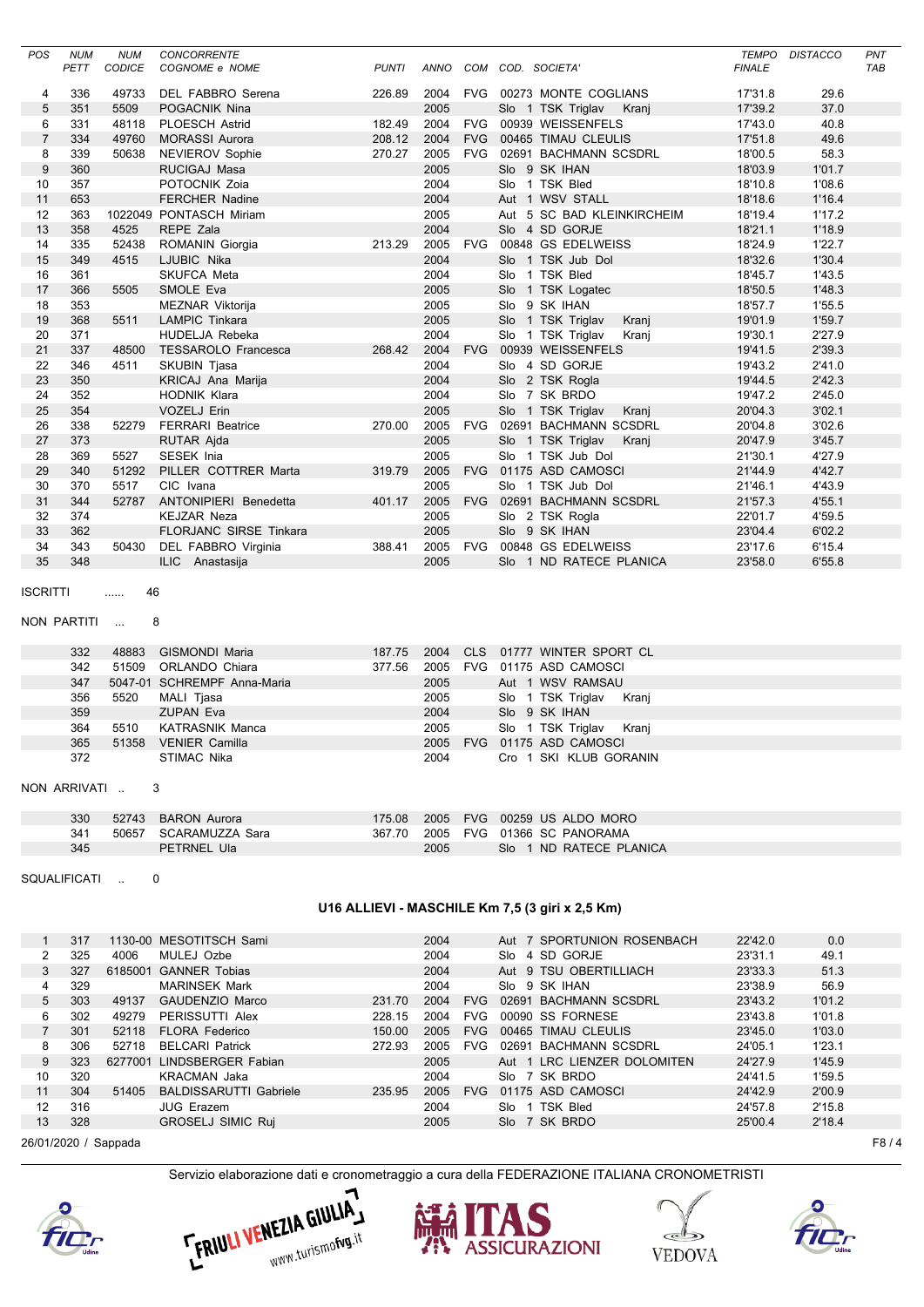| <b>POS</b> | <b>NUM</b> | <b>NUM</b> | <b>CONCORRENTE</b>      |              |      |            |                            | TEMPO         | <b>DISTACCO</b> | PNT        |
|------------|------------|------------|-------------------------|--------------|------|------------|----------------------------|---------------|-----------------|------------|
|            | PETT       | CODICE     | COGNOME e NOME          | <b>PUNTI</b> | ANNO | COM        | COD.<br>SOCIETA'           | <b>FINALE</b> |                 | <b>TAB</b> |
| 14         | 305        | 48480      | TARUSSIO Giacomo        | 243.25       | 2004 | <b>FVG</b> | 00259 US ALDO MORO         | 25'07.0       | 2'25.0          |            |
| 15         | 314        | 49702      | PRESCHERN Lorenzo       | 551.20       | 2004 | <b>FVG</b> | 00055 MONTE LUSSARI        | 25'14.9       | 2'32.9          |            |
| 16         | 307        | 49901      | PITTIN Mattia           | 308.75       | 2004 | <b>FVG</b> | 00273 MONTE COGLIANS       | 25'25.2       | 2'43.2          |            |
| 17         | 324        | 4031       | PECEK Andor             |              | 2004 |            | Slo 1 TSK Logatec          | 26'28.7       | 3'46.7          |            |
| 18         | 311        | 49670      | <b>BLANZAN Fabio</b>    | 415.21       | 2004 | <b>FVG</b> | 00259 US ALDO MORO         | 27'12.2       | 4'30.2          |            |
| 19         | 309        | 52090      | <b>PUNTEL Tobias</b>    | 354.25       | 2005 | <b>FVG</b> | 00465 TIMAU CLEULIS        | 27'13.2       | 4'31.2          |            |
| 20         | 318        | 4015       | <b>KOSIR Luka</b>       |              | 2004 |            | 4 SD GORJE<br>Slo          | 27'32.0       | 4'50.0          |            |
| 21         | 310        | 49451      | <b>LOZZA Cesare</b>     | 362.36       | 2004 | <b>FVG</b> | 00090 SS FORNESE           | 27'34.7       | 4'52.7          |            |
| 22         | 312        | 51825      | <b>MUSOLLA Davide</b>   | 430.23       | 2005 | <b>FVG</b> | 01366 SC PANORAMA          | 27'36.0       | 4'54.0          |            |
| 23         | 319        | 1050001    | <b>ZLEPTNIG Noah</b>    |              | 2004 |            | Aut 1 UNION LFL KOSTENBERG | 27'47.7       | 5'05.7          |            |
| 24         | 321        |            | <b>JENKO Matic</b>      |              | 2004 |            | Slo 2 NSD MEDVODE          | 27'51.2       | 5'09.2          |            |
| 25         | 326        | 1022050    | <b>GRABNER</b> Johannes |              | 2005 |            | Aut 5 SC BAD KLEINKIRCHEIM | 27'59.5       | 5'17.5          |            |
| 26         | 308        | 52621      | CESCO FABBRO Francesco  | 342.66       | 2005 | <b>FVG</b> | 01175 ASD CAMOSCI          | 28'15.5       | 5'33.5          |            |
| 27         | 315        |            | <b>NEJC Markovic</b>    |              | 2005 |            | Slo 1 TSK Bled             | 28'37.2       | 5'55.2          |            |
| 28         | 313        | 48805      | <b>ADAMI</b> Michele    | 503.60       | 2004 | <b>FVG</b> | 00848 GS EDELWEISS         | 31'49.8       | 9'07.8          |            |

```
ISCRITTI ...... 29
```

```
NON PARTITI ... 1
```
322 MASIC Peter 2004 Slo 2 NSD MEDVODE

NON ARRIVATI .. 0

SQUALIFICATI .. 0

## **U14 RAGAZZI - FEMMINILE Km. 4 (2 giri x 2 Km.)**

| $\mathbf{1}$                   | 444 |         | 6328002 BUCHER Heidi        | 2006 |            | Aut 4 NORDIC TEAM ABSAM        | 15'01.1 | 0.0     |
|--------------------------------|-----|---------|-----------------------------|------|------------|--------------------------------|---------|---------|
| $\overline{2}$                 | 438 |         | 57160 FERRARI Matilde       |      |            | 2007 FVG 02691 BACHMANN SCSDRL | 15'20.5 | 19.4    |
| 3                              | 417 |         | 1044003 PINTER Chiara       | 2006 |            | Aut 1 ASKO VILLACH             | 15'36.7 | 35.6    |
| 4                              | 430 | 6513    | NOVOTNA Anja                | 2006 |            | Slo 1 TSK Triglav Kranj        | 15'47.1 | 46.0    |
| 5                              | 431 | 6504    | <b>PAVLIN Sara</b>          | 2006 |            | Slo 1 TSK Logatec              | 15'55.0 | 53.9    |
| 6                              | 421 |         | SMIT Ajda                   | 2006 |            | Slo 1 TSK Bled                 | 15'57.2 | 56.1    |
| $\overline{7}$                 | 436 |         | SOBOL Ema                   | 2007 |            | Cro 1 SKI KLUB GORANIN         | 16'01.0 | 59.9    |
| 8                              | 441 | 6505    | REPE Mina                   | 2006 |            | Slo 4 SD GORJE                 | 16'45.7 | 1'44.6  |
| 9                              | 437 |         | 1022049 WEIßMANN Elena      | 2006 |            | Aut 5 SC BAD KLEINKIRCHEIM     | 16'56.5 | 1'55.4  |
| 10                             | 428 | 59465   | <b>TOMMASI Sara</b>         |      | 2007 FVG   | 00939 WEISSENFELS              | 17'41.6 | 2'40.5  |
| 11                             | 451 |         | GOGALA Lara                 | 2006 |            | Slo 1 TSK Bled                 | 17'42.7 | 2'41.6  |
| 12                             | 425 |         | <b>MELIHEN Ziva</b>         | 2006 |            | Slo 1 ND RATECE PLANICA        | 17'42.9 | 2'41.8  |
| 13                             | 432 |         | 1201000 KOGELNIK Neli       | 2007 |            | SIo 1 LANGLAUFARENA PIRKDORF   | 18'04.3 | 3'03.2  |
| 14                             | 423 |         | PETROVIC Julija             | 2007 |            | Slo 1 ND RATECE PLANICA        | 18'28.3 | 3'27.2  |
| 15                             | 429 |         | <b>KAVALAR Jana</b>         | 2007 |            | Slo 1 ND RATECE PLANICA        | 18'35.3 | 3'34.2  |
| 16                             | 435 | 7509    | <b>FECUR Lucija</b>         | 2007 |            | Slo 1 TSK Logatec              | 18'59.8 | 3'58.7  |
| 17                             | 424 | 88026   | DE CANDIDO Alessia          | 2006 |            | FVG 01175 ASD CAMOSCI          | 19'05.0 | 4'03.9  |
| 18                             | 419 | 59268   | PAVONI Laura                |      |            | 2007 FVG 00090 SS FORNESE      | 19'14.8 | 4'13.7  |
| 19                             | 439 |         | <b>BINGO STEFANCIC Kaja</b> | 2007 |            | Slo 1 TSK Jub Dol              | 19'21.3 | 4'20.2  |
| 20                             | 427 |         | CRV Eva                     | 2007 |            | Slo 1 ND RATECE PLANICA        | 19'25.4 | 4'24.3  |
| 21                             | 422 | 59496   | <b>EDER Elisa</b>           |      |            | 2007 FVG 00848 GS EDELWEISS    | 20'02.2 | 5'01.1  |
| 22                             | 447 |         | <b>HITREC Julija</b>        | 2007 |            | Slo 2 TSK Rogla                | 20'15.9 | 5'14.8  |
| 23                             | 420 | 55413   | <b>BLANZAN Rachele</b>      | 2006 |            | FVG 00259 US ALDO MORO         | 20'34.6 | 5'33.5  |
| 24                             | 442 |         | MAZIC Eva                   | 2007 |            | Slo 2 TSK Rogla                | 20'58.7 | 5'57.6  |
| 25                             | 443 | 60134   | DE CRIGNIS Greta            | 2007 |            | FVG 01175 ASD CAMOSCI          | 21'33.9 | 6'32.8  |
| 26                             | 434 | 54926   | PICCOLO Elisa               |      |            | 2006 FVG 00848 GS EDELWEISS    | 21'36.1 | 6'35.0  |
| 27                             | 418 | 7528    | <b>SEKAVCNIK Urska</b>      | 2007 |            | Slo 2 SD Oktan                 | 21'59.3 | 6'58.2  |
| 28                             | 433 |         | <b>BERNARD Julija</b>       | 2007 |            | Slo 1 ND RATECE PLANICA        | 22'04.3 | 7'03.2  |
| 29                             | 448 | 53846   | FERIGO Alessia              | 2006 |            | FVG 00055 MONTE LUSSARI        | 23'43.1 | 8'42.0  |
| 30                             | 449 | 57874   | <b>DAMIANO Elisa</b>        | 2007 |            | FVG 00939 WEISSENFELS          | 24'29.5 | 9'28.4  |
| 31                             | 446 | 58533   | <b>DUDAEV Angelica</b>      | 2007 | <b>FVG</b> | 00259 US ALDO MORO             | 25'12.0 | 10'10.9 |
| 32                             | 440 | 59845   | RIZZI Amelie Carla          | 2007 | <b>FVG</b> | 00259 US ALDO MORO             | 26'25.1 | 11'24.0 |
| <b>ISCRITTI</b><br>NON PARTITI |     | 35<br>. | $\mathcal{P}$               |      |            |                                |         |         |

NON PARTITI ...

| 445 | 659044 VENIER Carlotta    |      | 2007 FVG 01175 ASD CAMOSCI  |
|-----|---------------------------|------|-----------------------------|
| 450 | 6277001 LINDSBERGER Julia | 2006 | Aut 1 LRC LIENZER DOLOMITEN |

26/01/2020 / Sappada F8 / 5









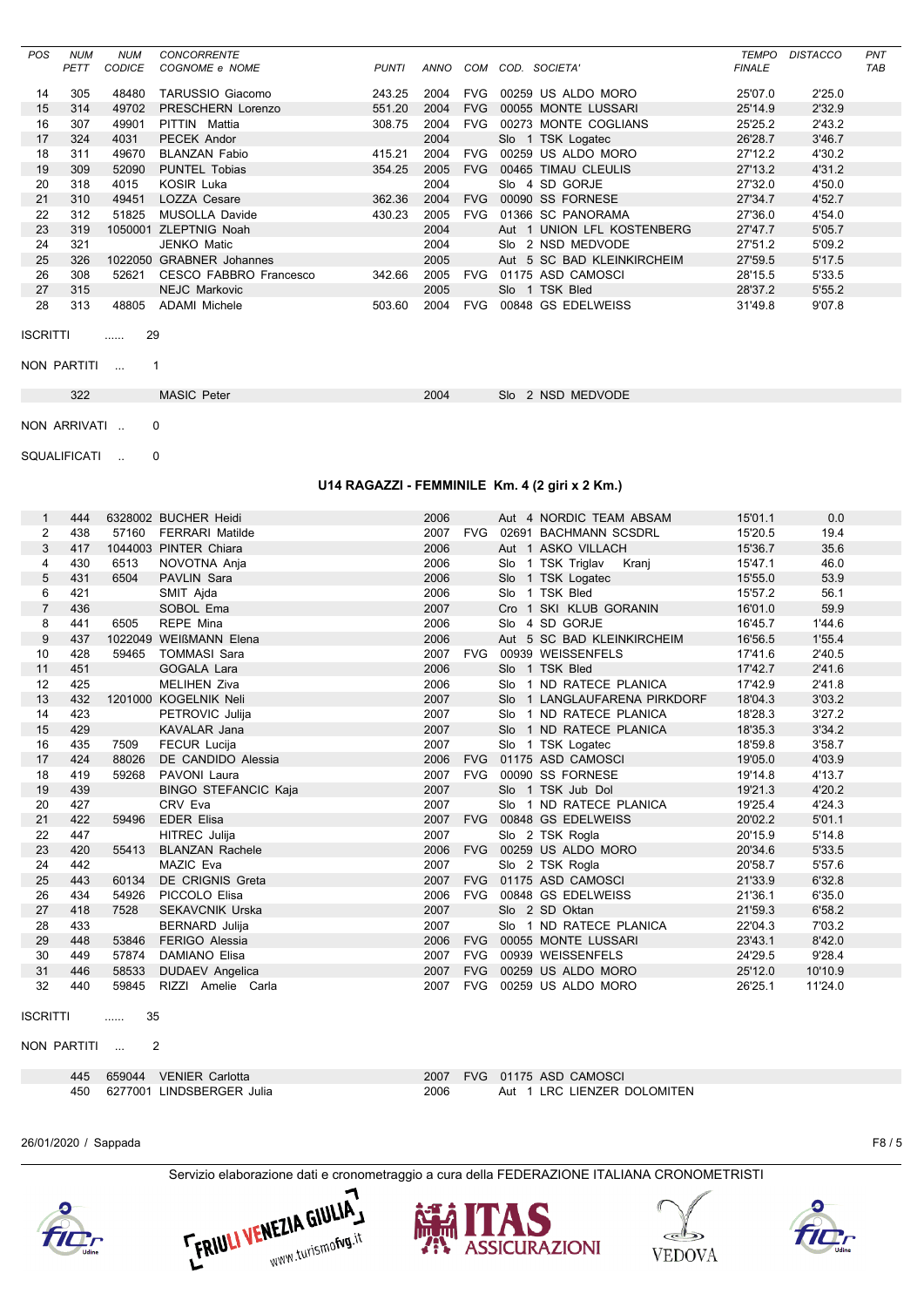| Servizio elaborazione dati e cronometraggio a cura della FEDERAZIONE ITALIANA CRONOMETRISTI |                  |
|---------------------------------------------------------------------------------------------|------------------|
|                                                                                             | F8/6             |
| 8'35.2                                                                                      | 37.5             |
| 8'33.1                                                                                      | 35.4             |
| 8'23.0                                                                                      | 25.3             |
| 7'57.7<br>8'19.6                                                                            | 0.0<br>21.9      |
|                                                                                             |                  |
|                                                                                             |                  |
|                                                                                             |                  |
|                                                                                             |                  |
|                                                                                             |                  |
|                                                                                             |                  |
|                                                                                             |                  |
|                                                                                             |                  |
| 26'54.5                                                                                     | 9'50.9           |
| 25'24.1                                                                                     | 8'20.5           |
| 24'57.6<br>25'11.2                                                                          | 7'54.0<br>8'07.6 |
| 24'54.3                                                                                     | 7'50.7           |
| 24'37.9                                                                                     | 7'34.3           |
| 22'42.4                                                                                     | 5'38.8           |
| 22'39.5                                                                                     | 5'35.9           |
| 22'13.9<br>22'32.3                                                                          | 5'10.3<br>5'28.7 |
| 22'11.9                                                                                     | 5'08.3           |
| 22'11.4                                                                                     | 5'07.8           |
| 21'52.8                                                                                     | 4'49.2           |
| 21'47.7                                                                                     | 4'44.1           |
| 21'45.9                                                                                     | 4'42.3           |
| 21'16.7<br>21'39.9                                                                          | 4'13.1<br>4'36.3 |
| 21'14.4                                                                                     | 4'10.8           |
| 21'13.7                                                                                     | 4'10.1           |
| 21'01.7                                                                                     | 3'58.1           |
| 20'30.3                                                                                     | 3'26.7           |
| 20'29.0                                                                                     | 3'25.4           |
| 19'17.7<br>19'46.9                                                                          | 2'14.1<br>2'43.3 |
| 19'16.3                                                                                     | 2'12.7           |
| 19'07.2                                                                                     | 2'03.6           |
| 18'52.2                                                                                     | 1'48.6           |
| 18'51.9                                                                                     | 1'48.3           |
| 18'48.6<br>18'51.0                                                                          | 1'45.0<br>1'47.4 |
| 18'47.8                                                                                     | 1'44.2           |
| 18'20.6                                                                                     | 1'17.0           |
| 18'19.7                                                                                     | 1'16.1           |
| 18'01.6                                                                                     | 58.0             |
| 17'43.9<br>17'52.8                                                                          | 40.3<br>49.2     |
| 17'39.4                                                                                     | 35.8             |
| 17'23.6                                                                                     | 20.0             |
| 17'12.8                                                                                     | 9.2              |
| 17'03.6                                                                                     | 0.0              |
|                                                                                             |                  |
|                                                                                             |                  |
|                                                                                             |                  |
|                                                                                             |                  |
|                                                                                             |                  |
|                                                                                             |                  |

*POS NUM NUM CONCORRENTE TEMPO DISTACCO PNT PETT CODICE COGNOME e NOME PUNTI ANNO COM COD. SOCIETA' FINALE TAB*









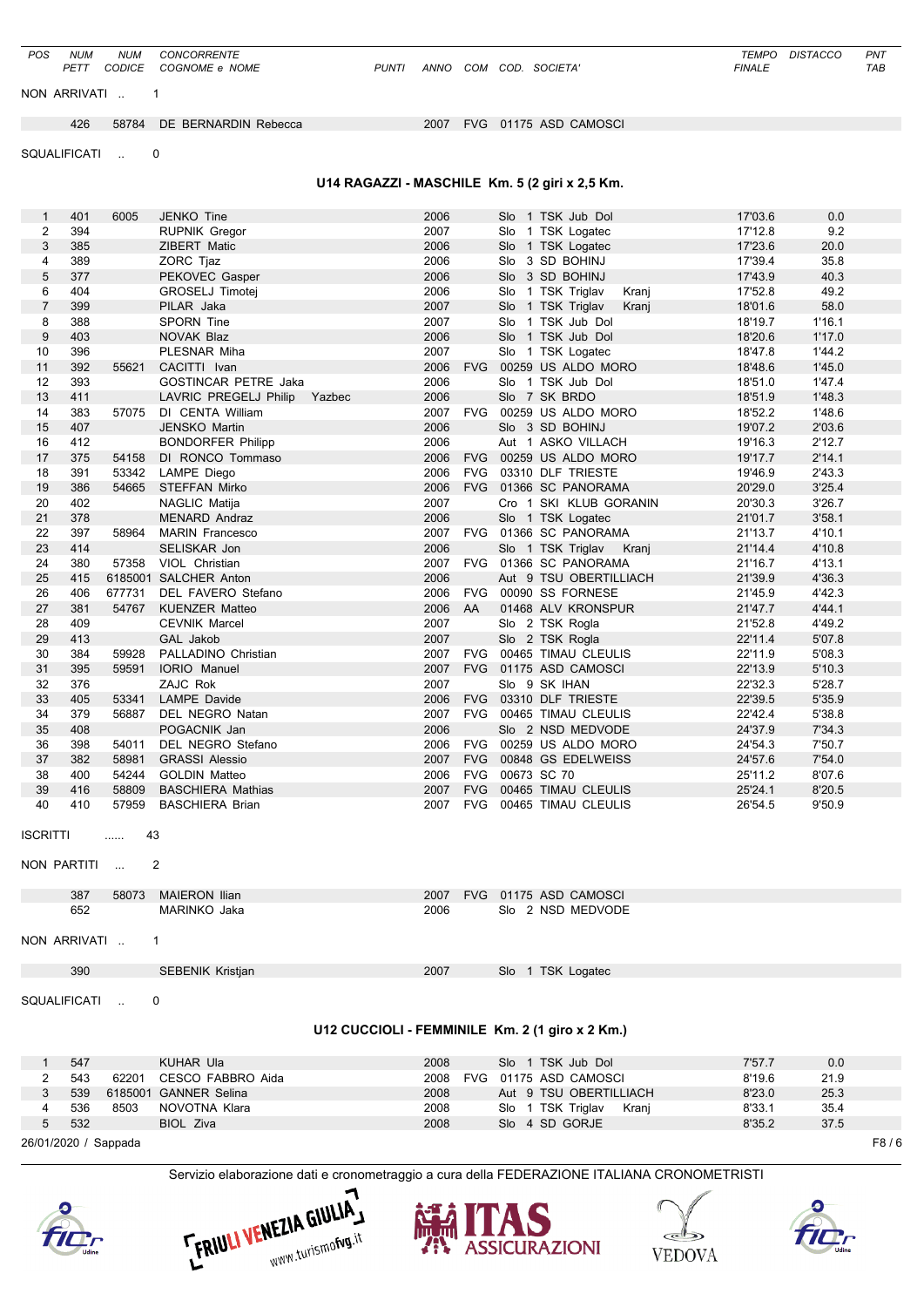| POS                 | <b>NUM</b> | <b>NUM</b>    | <b>CONCORRENTE</b>           |              |         |            |                   |                            |               | TEMPO DISTACCO | PNT        |
|---------------------|------------|---------------|------------------------------|--------------|---------|------------|-------------------|----------------------------|---------------|----------------|------------|
|                     | PETT       | <b>CODICE</b> | COGNOME e NOME               | <b>PUNTI</b> | ANNO    |            | COM COD. SOCIETA' |                            | <b>FINALE</b> |                | <b>TAB</b> |
|                     | 537        |               | <b>ZIVANOVIC Paola</b>       |              | 2008    |            |                   | Cro 1 SKI KLUB GORANIN     | 8'41.8        | 44.1           |            |
| 6<br>$\overline{7}$ | 557        | 62076         | POLO Chiara                  |              | 2008    |            |                   | FVG 00090 SS FORNESE       | 8'45.9        | 48.2           |            |
| 8                   | 556        | 60192         | <b>BUZZI Veronica</b>        |              | 2008    |            |                   | FVG 00939 WEISSENFELS      | 8'52.3        | 54.6           |            |
| 9                   | 525        |               | VOH Vita                     |              | 2009    |            |                   | Slo 2 TSK Rogla            | 8'57.0        | 59.3           |            |
| 10                  | 534        | 8514          | AMBROZIC Julija              |              | 2008    |            |                   | Slo 4 SD GORJE             | 9'29.4        | 1'31.7         |            |
| 11                  | 521        |               | POKLUKAR Anamarija           |              | 2008    |            |                   | Slo 1 TSK Bled             | 9'32.4        | 1'34.7         |            |
| 12                  | 518        |               | TICAR Ida                    |              | 2008    |            |                   | Slo 1 TSK Jub Dol          | 9'33.2        | 1'35.5         |            |
| 13                  | 515        |               | <b>GASPARAC Chiara</b>       |              | 2008    |            |                   | Cro 1 SKI KLUB GORANIN     | 9'33.5        | 1'35.8         |            |
| 14                  | 533        | 61497         | DI RONCO Emma                |              | 2008    |            |                   | FVG 00259 US ALDO MORO     | 9'37.9        | 1'40.2         |            |
| 15                  | 550        |               | 61002 ANTONIACOMI Letizia    |              | 2008    |            |                   | FVG 00090 SS FORNESE       | 9'52.3        | 1'54.6         |            |
| 16                  | 538        |               | <b>RESEK Kiara</b>           |              | 2008    |            |                   | Slo 1 TSK Jub Dol          | 9'54.5        | 1'56.8         |            |
| 17                  | 523        |               | <b>TORKAR Tara</b>           |              | 2009    |            |                   | Slo 4 SD GORJE             | 10'04.4       | 2'06.7         |            |
| 18                  | 560        |               | 63943 URGESI Julia           |              | 2009    |            |                   | FVG 00273 MONTE COGLIANS   | 10'05.0       | 2'07.3         |            |
| 19                  | 526        |               | 65675 MENIA TAMON Marta      |              | 2009    |            |                   | FVG 01175 ASD CAMOSCI      | 10'10.6       | 2'12.9         |            |
| 20                  | 527        |               | 1050001 WOHLFAHRT Milena     |              | 2009    |            |                   | Aut 1 UNION LFL KOSTENBERG | 10'12.0       | 2'14.3         |            |
| 21                  | 516        | 65768         | DE MARTIN TOPRANIN Giulia    |              | 2009    | <b>FVG</b> |                   | 00939 WEISSENFELS          | 10'12.5       | 2'14.8         |            |
| 22                  | 555        | 61650         | <b>TREMONTI Kristel</b>      |              | 2008    | <b>FVG</b> |                   | 00090 SS FORNESE           | 10'21.1       | 2'23.4         |            |
| 23                  | 544        | 665867        | <b>ROMANIN Chiara</b>        |              | 2009    | <b>VE</b>  |                   | 00944 VAL VISDENDE         | 10'22.2       | 2'24.5         |            |
| 24                  | 552        | 61706         | MUSER Isolde                 |              | 2008    | <b>FVG</b> |                   | 00259 US ALDO MORO         | 10'37.7       | 2'40.0         |            |
| 25                  | 545        | 62792         | <b>SCHETAKIS Alice</b>       |              | 2008    | <b>FVG</b> |                   | 00259 US ALDO MORO         | 10'38.7       | 2'41.0         |            |
| 26                  | 520        | 66936         | <b>COLLESELLI Greta</b>      |              | 2009    | <b>FVG</b> |                   | 00055 MONTE LUSSARI        | 10'44.3       | 2'46.6         |            |
| 27                  | 535        | 65715         | <b>ROMANIN Elisabetta</b>    |              | 2009    |            |                   | FVG 00273 MONTE COGLIANS   | 10'53.1       | 2'55.4         |            |
| 28                  | 531        | 64909         | ROMANIN Julia                |              | 2009    |            |                   | FVG 00273 MONTE COGLIANS   | 11'00.6       | 3'02.9         |            |
| 29                  | 519        | 62506         | <b>ORLANDO</b> Francesca     |              | 2008    |            |                   | FVG 01175 ASD CAMOSCI      | 11'08.3       | 3'10.6         |            |
| 30                  | 530        | 61194         | DE RIVO Elisa                |              | 2008    | <b>FVG</b> |                   | 00465 TIMAU CLEULIS        | 11'11.3       | 3'13.6         |            |
| 31                  | 549        | 60684         | <b>DEL NEGRO Elisa</b>       |              | 2008    | <b>FVG</b> |                   | 00259 US ALDO MORO         | 11'19.5       | 3'21.8         |            |
| 32                  | 554        | 677497        | DE MONTE NUTO Arianna        |              | 2009    | <b>FVG</b> |                   | 00090 SS FORNESE           | 11'21.6       | 3'23.9         |            |
| 33                  | 542        | 677325        | <b>ROMANIN Giulia</b>        |              | 2009    | <b>VE</b>  |                   | 00944 VAL VISDENDE         | 11'35.2       | 3'37.5         |            |
| 34                  | 553        | 65767         | <b>CESARO</b> Arianna        |              | 2009    | <b>FVG</b> |                   | 00259 US ALDO MORO         | 12'01.9       | 4'04.2         |            |
| 35                  | 517        |               | ZALA Jakob                   |              | 2009    |            |                   | Slo 2 TSK Rogla            | 12'03.9       | 4'06.2         |            |
| 36                  | 528        |               | HORVAT POZUN Spela           |              | 2009    |            |                   | Slo 1 TSK Bled             | 12'49.9       | 4'52.2         |            |
| 37                  | 540        |               | 677969 DORIGUZZI BOZZO Sofia |              | 2009 VE |            |                   | 00944 VAL VISDENDE         | 14'10.2       | 6'12.5         |            |
| 38                  | 551        | 676017        | MAZZILIS Noemi               |              | 2009    | <b>FVG</b> |                   | 00465 TIMAU CLEULIS        | 14'36.9       | 6'39.2         |            |

```
ISCRITTI ...... 46
```

```
NON PARTITI ... 6
```

| 522 | MISIC Eva                         | 2008 |  | Slo 1 TSK Logatec          |  |  |
|-----|-----------------------------------|------|--|----------------------------|--|--|
|     | 529 5047-01 SCHREMPF Louisa       | 2009 |  | Aut 1 WSV RAMSAU           |  |  |
|     | 541 63303 SELENATI Giorgia        |      |  | 2008 FVG 01175 ASD CAMOSCI |  |  |
| 546 | ZIBERT Manca                      |      |  | 2009 Slo 1 TSK Logatec     |  |  |
|     | 548 661922 DORIGUZZI CORIN Nicole |      |  | 2009 FVG 01175 ASD CAMOSCI |  |  |
|     | 558 66814 SOLERO Margherita       |      |  | 2009 FVG 01175 ASD CAMOSCI |  |  |

NON ARRIVATI .. 2

| 524 | 61869 NODALE Chiara     |  | 2008 FVG 00259 US ALDO MORO |
|-----|-------------------------|--|-----------------------------|
|     | 559 676990 KRATTER Rosa |  | 2009 FVG 01175 ASD CAMOSCI  |

SQUALIFICATI .. 0

## **U12 CUCCIOLI - MASCHILE Km. 3,3 (1 g. x 3,3 Km)**

|    | 476                          |       | STIMAC Matija             | 2008 |            | Cro 1 SKI KLUB GORANIN | 10'11.1          | 0.0    |  |  |  |
|----|------------------------------|-------|---------------------------|------|------------|------------------------|------------------|--------|--|--|--|
| 2  | 463                          |       | RUCIGAJ Ziga              | 2008 |            | Slo 9 SK IHAN          | 10'20.5          | 9.4    |  |  |  |
| 3  | 480                          | 8018  | REPE Ozbej                | 2008 |            | Slo 4 SD GORJE         | 10'35.4          | 24.3   |  |  |  |
|    | 473                          | 8008  | NAGODE Ivo                | 2008 |            | Slo 1 TSK Logatec      | 10'36.2          | 25.1   |  |  |  |
| 5  | 483                          |       | <b>MESNER Tine</b>        | 2008 |            | Slo 1 TSK Logatec      | 10'40.1          | 29.0   |  |  |  |
| 6  | 512                          |       | <b>STEFANCIC Boris</b>    | 2008 |            | Cro 1 SKI KLUB GORANIN | 10'40.6          | 29.5   |  |  |  |
|    | 475                          |       | <b>BRGLEZ Timon</b>       | 2009 |            | Slo 2 TSK Rogla        | 10'42.3          | 31.2   |  |  |  |
| 8  | 462                          | 8019  | OMEJC Bor                 | 2008 |            | Slo 4 SD GORJE         | 10'55.4          | 44.3   |  |  |  |
| 9  | 455                          |       | <b>MEDVESEK Aljaz</b>     | 2008 |            | Slo 9 SK IHAN          | 11'11.9          | 1'00.8 |  |  |  |
| 10 | 467                          |       | PEKOVEC Tomaz             | 2008 |            | Slo 3 SD BOHINJ        | 11'19.2          | 1'08.1 |  |  |  |
| 11 | 487                          | 65230 | <b>PRIMUS Cristopher</b>  | 2009 | <b>FVG</b> | 00465 TIMAU CLEULIS    | 11'29.9          | 1'18.8 |  |  |  |
| 12 | 504                          | 63667 | <b>MENIA CADORE Marco</b> | 2008 | <b>VE</b>  | 00944 VAL VISDENDE     | 11'32.2          | 1'21.1 |  |  |  |
| 13 | 491                          |       | <b>VOZELJ Lars</b>        | 2008 |            | Slo 1 TSK Triglav      | 11'36.8<br>Kranj | 1'25.7 |  |  |  |
| 14 | 471                          |       | ZORC Nastja               | 2008 |            | Slo 3 SD BOHINJ        | 11'39.6          | 1'28.5 |  |  |  |
| 15 | 489                          |       | <b>BREMEC Aljaz</b>       | 2008 |            | Slo 3 SD BOHINJ        | 11'44.9          | 1'33.8 |  |  |  |
|    | F8/7<br>26/01/2020 / Sappada |       |                           |      |            |                        |                  |        |  |  |  |









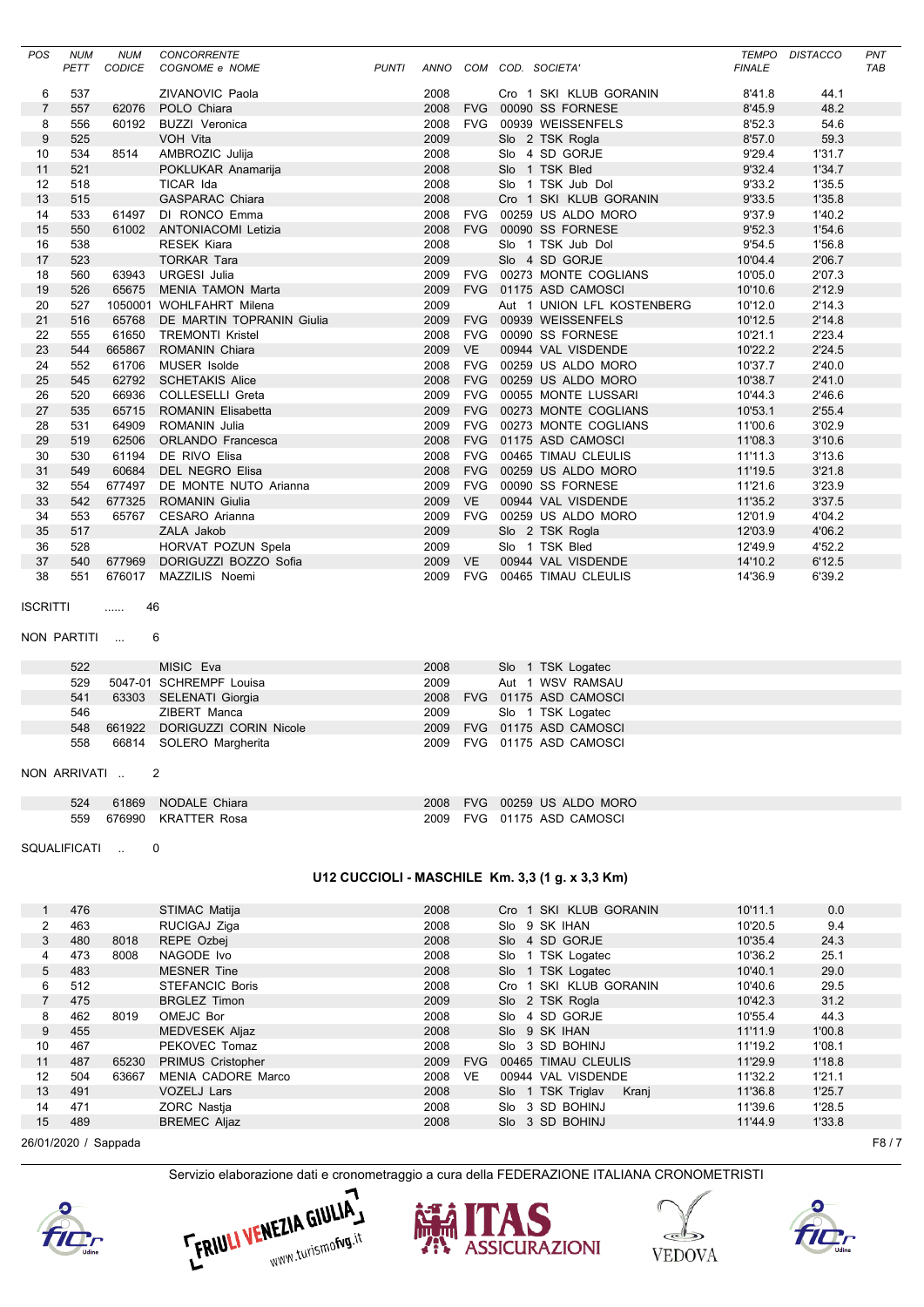| POS      | <b>NUM</b>          | <b>NUM</b>                  | <b>CONCORRENTE</b>                        |              |              |            |                 |                                             | <b>TEMPO</b>       | <b>DISTACCO</b>  | PNT |
|----------|---------------------|-----------------------------|-------------------------------------------|--------------|--------------|------------|-----------------|---------------------------------------------|--------------------|------------------|-----|
|          | PETT                | CODICE                      | COGNOME e NOME                            | <b>PUNTI</b> |              |            |                 | ANNO COM COD. SOCIETA'                      | <b>FINALE</b>      |                  | TAB |
|          |                     |                             |                                           |              |              |            |                 |                                             |                    |                  |     |
| 16<br>17 | 466<br>484          | 65872                       | <b>TOMMASI Christian</b><br>ZEMVA Timotej |              | 2009<br>2008 |            |                 | FVG 00939 WEISSENFELS<br>Slo 4 SD GORJE     | 11'57.0<br>12'10.2 | 1'45.9<br>1'59.1 |     |
| 18       | 493                 |                             | MAROLT Val                                |              | 2009         |            |                 | Slo 1 TSK Jub Dol                           | 12'11.5            | 2'00.4           |     |
| 19       | 468                 |                             | PAPLER Zan                                |              | 2008         |            |                 | Slo 1 TSK Bled                              | 12'14.9            | 2'03.8           |     |
| 20       | 494                 | 64662                       | ZAMBELLI DOMELIN Andrea                   |              | 2009         |            |                 | FVG 01175 ASD CAMOSCI                       | 12'16.4            | 2'05.3           |     |
| 21       | 485                 | 64294                       | <b>CLERICI Nicholas</b>                   |              | 2009         |            |                 | FVG 00090 SS FORNESE                        | 12'25.0            | 2'13.9           |     |
| 22       | 454                 | 63861                       | <b>SCREM Sebastian</b>                    |              | 2009         |            |                 | FVG 01175 ASD CAMOSCI                       | 12'26.0            | 2'14.9           |     |
|          | 510                 | 63712                       | <b>BACCHETTI Alessandro</b>               |              | 2008 VE      |            |                 | 00907 GS CASTIONESE                         | 12'26.0            | 2'14.9           |     |
| 24       | 478                 |                             | <b>SELISKAR Noe</b>                       |              | 2008         |            |                 | Slo 1 TSK Triglav Kranj                     | 12'28.8            | 2'17.7           |     |
| 25       | 500                 |                             | POKLUKAR Lovro                            |              | 2009         |            |                 | Slo 1 TSK Bled                              | 12'32.4            | 2'21.3           |     |
| 26       | 477                 | 63751                       | CORADAZZI Niccolo'                        |              | 2009         |            |                 | FVG 00090 SS FORNESE                        | 12'37.0            | 2'25.9           |     |
| 27       | 496                 |                             | PAVLIN Nik                                |              | 2009         |            |                 | Slo 1 TSK Logatec                           | 12'40.3            | 2'29.2           |     |
| 28       | 472                 |                             | 63707 MORO Dylan                          |              | 2008         |            |                 | FVG 00465 TIMAU CLEULIS                     | 12'42.6            | 2'31.5           |     |
| 29       | 508                 | 64458                       | <b>PUNTEL Giuseppe</b>                    |              | 2009         |            |                 | FVG 00465 TIMAU CLEULIS                     | 12'55.0            | 2'43.9           |     |
| 30       | 459                 | 63043                       | PERISSUTTI Elia                           |              | 2008         |            |                 | FVG 00090 SS FORNESE                        | 12'58.0            | 2'46.9           |     |
| 31       | 464                 |                             | <b>BERDAJS Jaka</b>                       |              | 2009         |            |                 | Slo 2 NSD MEDVODE                           | 13'16.4            | 3'05.3           |     |
| 32       | 453                 |                             | <b>JERMAN Maks</b>                        |              | 2009         |            |                 | Slo 1 TSK Jub Dol                           | 13'17.3            | 3'06.2           |     |
| 33       | 497                 |                             | 66637 STEFFAN Diego                       |              | 2009         |            |                 | FVG 01366 SC PANORAMA                       | 13'20.0            | 3'08.9           |     |
| 34       | 456                 |                             | PETROVIC Tine                             |              | 2009         |            |                 | Slo 1 ND RATECE PLANICA                     | 13'29.9            | 3'18.8           |     |
| 35       | 513                 | 665439                      | MENIA CADORE Karol                        |              | 2009 VE      |            |                 | 00944 VAL VISDENDE                          | 13'32.5            | 3'21.4           |     |
| 36       | 470                 |                             | PRISTAVEC Ziga                            |              | 2009         |            |                 | Slo 1 TSK Bled                              | 13'35.5            | 3'24.4           |     |
| 37       | 498                 |                             | <b>TICAR Azbe</b>                         |              | 2008         |            |                 | Slo 1 TSK Jub Dol                           | 13'44.1            | 3'33.0           |     |
| 38       | 495                 |                             | 677730 LARESE PRATA Francesco             |              | 2009         |            |                 | FVG 00090 SS FORNESE                        | 13'54.1            | 3'43.0           |     |
| 39       | 457                 |                             | 61927 DECHANCE Matteo                     |              | 2008         |            |                 | FVG 00259 US ALDO MORO                      | 14'07.7            | 3'56.6           |     |
| 40       | 482                 |                             | 60975 FABRIS Matteo                       |              | 2008         |            | FVG 00673 SC 70 |                                             | 14'15.7            | 4'04.6           |     |
| 41       | 458                 |                             | 60835 SALON Leonardo                      |              | 2008         |            |                 | FVG 00259 US ALDO MORO                      | 14'28.4            | 4'17.3           |     |
| 42       | 474                 |                             | 67095 ZELLOTH Thomas                      |              | 2009         |            |                 | FVG 00055 MONTE LUSSARI                     | 14'30.6            | 4'19.5           |     |
| 43       | 486                 |                             | 65977 EHRLICH Nicola                      |              | 2009         |            |                 | FVG 00055 MONTE LUSSARI                     | 14'32.6            | 4'21.5           |     |
| 44       | 505                 | 66076                       | MENGUZZATO Leonardo                       |              | 2009         | <b>FVG</b> |                 | 00055 MONTE LUSSARI                         | 14'53.3            | 4'42.2           |     |
| 45       | 460                 |                             | 6185001 SALCHER Paul                      |              | 2009         |            |                 | Aut 9 TSU OBERTILLIACH                      | 14'56.0            | 4'44.9           |     |
| 46       | 511                 |                             | 66458 PICCOLO Davide                      |              | 2009         |            |                 | FVG 00848 GS EDELWEISS                      | 15'07.3            | 4'56.2           |     |
| 47       | 514                 | 63541                       | CICCARELLI Andrea                         |              | 2008         |            |                 | FVG 00090 SS FORNESE                        | 15'15.9            | 5'04.8           |     |
| 48       | 488                 | 668745                      | FESTINI SUGHI Alessio                     |              | 2009         | VE         |                 | 00944 VAL VISDENDE                          | 15'17.0            | 5'05.9           |     |
| 49       | 469                 |                             | 64415 IOB Massimiliano                    |              | 2009         |            |                 | FVG 00259 US ALDO MORO                      | 15'38.7            | 5'27.6           |     |
| 50       | 506                 | 66253                       | PERISSUTTI Gabriele                       |              | 2009         |            |                 | FVG 00090 SS FORNESE                        | 15'59.7            | 5'48.6           |     |
| 51       | 490                 | 678440                      | NODALE Andrea                             |              | 2009         |            |                 | FVG 01175 ASD CAMOSCI                       | 16'01.5            | 5'50.4           |     |
| 52       | 452                 | 66993                       | LAMPE Andrea                              |              | 2009         |            |                 | FVG 03310 DLF TRIESTE                       | 16'04.2            | 5'53.1           |     |
| 53       | 479                 |                             | <b>HITREC Lovro</b>                       |              | 2009         |            |                 | Slo 2 TSK Rogla                             | 16'16.7            | 6'05.6           |     |
| 54       | 507                 |                             | 63818 TOSSUTTI Abramo                     |              | 2009         |            | FVG 00673 SC 70 |                                             | 18'38.3            | 8'27.2           |     |
| 55       | 492                 |                             | 60820 REPUTIN Piter                       |              | 2008         |            |                 | FVG 00259 US ALDO MORO                      | 23'36.7            | 13'25.6          |     |
| ISCRITTI | NON PARTITI         | 63<br>.<br>$\sim$ 100 $\pm$ |                                           |              |              |            |                 |                                             |                    |                  |     |
|          | 461                 |                             | <b>HOJNIK Anze</b>                        |              | 2008         |            |                 | Slo 1 TSK Jub Dol                           |                    |                  |     |
|          | 465                 |                             | 62774 PAVONI Gioele                       |              |              |            |                 | 2008 FVG 00090 SS FORNESE                   |                    |                  |     |
|          | 481                 |                             | OJSTERSEK Izak                            |              | 2009         |            |                 | Slo 1 TSK Jub Dol                           |                    |                  |     |
|          | 501                 |                             | 65368 GRANDELIS Elia                      |              |              |            |                 | 2009 FVG 01175 ASD CAMOSCI                  |                    |                  |     |
|          | 502                 |                             | 61567 NDALA Davide                        |              | 2008         |            |                 | FVG 01175 ASD CAMOSCI                       |                    |                  |     |
|          | 503                 | 65389                       | ZANOT Edoardo                             |              |              |            |                 | 2009 FVG 01366 SC PANORAMA                  |                    |                  |     |
|          | 509                 |                             | <b>MESNER Neijc</b>                       |              | 2009         |            |                 | Slo 1 TSK Logatec                           |                    |                  |     |
|          | NON ARRIVATI<br>499 |                             | $\mathbf{1}$<br><b>MAROLT Lars</b>        |              | 2008         |            |                 | Slo 1 TSK Jub Dol                           |                    |                  |     |
|          | SQUALIFICATI        | $\sim 10^{-1}$              | 0                                         |              |              |            |                 | U10 BABY - FEMMINILE Km. 1 (1 giro x 1 Km.) |                    |                  |     |
|          |                     |                             |                                           |              |              |            |                 |                                             |                    |                  |     |
|          | 608                 |                             | <b>PIRKER Amelie</b>                      |              | 2010         |            |                 | Aut 1 ASKO VILLACH                          | 4'34.1             | 0.0              |     |
|          | 614                 |                             | 68504 SANTANIELLO Monica                  |              |              |            |                 | 2010 FVG 00055 MONTE LUSSARI                | 4'39.9             | 5.8              |     |

|                      | vvv |       | FINNLIN ATTICIIC     | 2010     |     |  | AUL I AVNU VILLAUIT        | <b>4 J4.I</b> | v.v  |  |
|----------------------|-----|-------|----------------------|----------|-----|--|----------------------------|---------------|------|--|
|                      | 614 | 68504 | SANTANIELLO Monica   | 2010     | FVG |  | 00055 MONTE LUSSARI        | 4'39.9        | 5.8  |  |
|                      | 612 |       | 1050001 KAISER Laura | 2010     |     |  | Aut 1 UNION LFL KOSTENBERG | 4'40.7        | 6.6  |  |
|                      | 610 |       | <b>GASPARAC Lea</b>  | 2010     |     |  | Cro 1 SKI KLUB GORANIN     | 4'45.4        | 11.3 |  |
| 5                    | 626 |       | SOBOL Lana           | 2010     |     |  | Cro 1 SKI KLUB GORANIN     | 4'52.6        | 18.5 |  |
| 6.                   | 619 | 67404 | DEL FABBRO Marta     | 2010     | FVG |  | 00273 MONTE COGLIANS       | 4'53.7        | 19.6 |  |
|                      | 603 | 71541 | ZELLOTH Theresa      | 2011 FVG |     |  | 00055 MONTE LUSSARI        | 5'01.8        | 27.7 |  |
| 8                    | 622 | 69125 | VIOL Anna            |          |     |  | 2010 FVG 01366 SC PANORAMA | 5'06.6        | 32.5 |  |
| 26/01/2020 / Sappada |     |       |                      |          |     |  |                            |               | F8/8 |  |









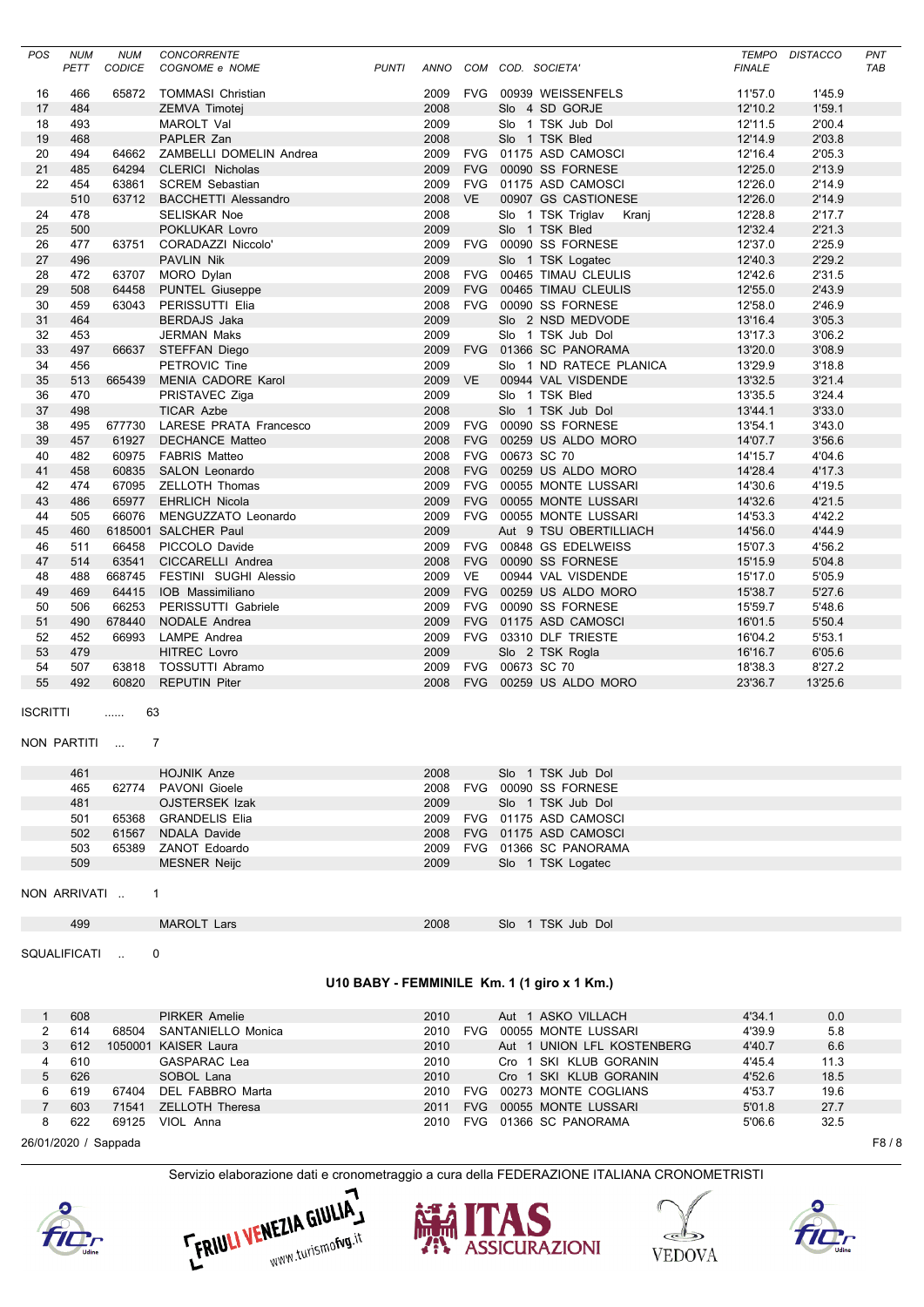| <b>POS</b>      | <b>NUM</b>  | <b>NUM</b>    | <b>CONCORRENTE</b>        |              |      |            |                        | TEMPO         | <b>DISTACCO</b> | PNT        |
|-----------------|-------------|---------------|---------------------------|--------------|------|------------|------------------------|---------------|-----------------|------------|
|                 | <b>PETT</b> | <b>CODICE</b> | COGNOME e NOME            | <b>PUNTI</b> | ANNO | COM        | COD. SOCIETA'          | <b>FINALE</b> |                 | <b>TAB</b> |
|                 |             |               |                           |              |      |            |                        |               |                 |            |
| 9               | 609         |               | STIVICIC Nicol            |              | 2010 |            | Cro 1 SKI KLUB GORANIN | 5'08.9        | 34.8            |            |
| 10              | 618         | 67730         | ROMANIN Greta             |              | 2010 | <b>FVG</b> | 00273 MONTE COGLIANS   | 5'11.9        | 37.8            |            |
| 11              | 617         | 659993        | PIVIDORI Zoe              |              | 2011 | <b>FVG</b> | 00273 MONTE COGLIANS   | 5'13.9        | 39.8            |            |
| 12              | 599         | 677640        | DE SANTA Vera             |              | 2010 | <b>FVG</b> | 00090 SS FORNESE       | 5'19.8        | 45.7            |            |
| 13              | 615         |               | 1087001 FENDER Ylvie      |              | 2010 |            | Aut 1 WSV STALL        | 5'21.1        | 47.0            |            |
| 14              | 602         | 677481        | SEMENZATO Tosca           |              | 2011 | <b>FVG</b> | 01175 ASD CAMOSCI      | 5'22.8        | 48.7            |            |
| 15              | 621         | 70812         | DA POZZO Alessandra       |              | 2011 | <b>FVG</b> | 00090 SS FORNESE       | 5'38.8        | 1'04.7          |            |
| 16              | 616         | 69393         | EDER Lara                 |              | 2010 | <b>FVG</b> | 00848 GS EDELWEISS     | 5'40.5        | 1'06.4          |            |
| 17              | 607         |               | VOH Iva                   |              | 2011 |            | Slo 2 TSK Rogla        | 5'48.1        | 1'14.0          |            |
| 18              | 623         | 70794         | <b>MAIERON Nina</b>       |              | 2011 | FVG        | 00259 US ALDO MORO     | 5'51.5        | 1'17.4          |            |
| 19              | 620         | 69496         | <b>PERESSON Melissa</b>   |              | 2010 | <b>FVG</b> | 00465 TIMAU CLEULIS    | 6'02.7        | 1'28.6          |            |
| 20              | 601         | 69771         | <b>DECHANCE Lucie</b>     |              | 2010 | FVG        | 00259 US ALDO MORO     | 6'11.5        | 1'37.4          |            |
| 21              | 606         |               | <b>ZIVANOVIC Nikolina</b> |              | 2011 |            | Cro 1 SKI KLUB GORANIN | 6'18.4        | 1'44.3          |            |
| 22              | 611         | 660882        | <b>IOB</b> Beatrice       |              | 2010 | <b>FVG</b> | 00259 US ALDO MORO     | 6'21.8        | 1'47.7          |            |
| 23              | 604         | 69691         | DI BERNARDO Stella        |              | 2010 | <b>FVG</b> | 00259 US ALDO MORO     | 6'40.6        | 2'06.5          |            |
| 24              | 605         | 70415         | DAMIANO Martina           |              | 2011 | <b>FVG</b> | 00055 MONTE LUSSARI    | 6'51.6        | 2'17.5          |            |
| 25              | 598         | 90588         | <b>MORELLO Alessandra</b> |              | 2010 | <b>FVG</b> | 00673 SC 70            | 6'54.3        | 2'20.2          |            |
| 26              | 613         |               | <b>ERTL Maria</b>         |              | 2010 |            | Aut 1 ASKO VILLACH     | 7'07.2        | 2'33.1          |            |
| 27              | 600         | 71521         | PALLADINO Maya            |              | 2011 | <b>FVG</b> | 00465 TIMAU CLEULIS    | 7'53.8        | 3'19.7          |            |
|                 |             |               |                           |              |      |            |                        |               |                 |            |
| <b>ISCRITTI</b> |             | 29<br>        |                           |              |      |            |                        |               |                 |            |

NON PARTITI ...

 $\overline{c}$ 

|     | 624 661921 DE BERNARDIN Clarissa |      | 2011 FVG 01175 ASD CAMOSCI |
|-----|----------------------------------|------|----------------------------|
| 625 | WINKLER Johanna                  | 2010 | Aut 1 ASKO VILLACH         |

NON ARRIVATI ..  $\pmb{0}$ 

SQUALIFICATI ..  $\pmb{0}$ 

### U10 BABY - MASCHILE Km. 2 (2 giri x 1 Km.)

| 1              | 594 | 68689  | DI RONCO Filippo             | 2010 | <b>FVG</b> | 00259 US ALDO MORO            | 9'01.9  | 0.0    |
|----------------|-----|--------|------------------------------|------|------------|-------------------------------|---------|--------|
| 2              | 575 | 71231  | MORO Aldo                    | 2011 |            | FVG 00465 TIMAU CLEULIS       | 9'08.0  | 6.1    |
| 3              | 562 |        | 1044004 MORTL Fabian         | 2010 |            | Aut 1 ASKO VILLACH            | 9'09.7  | 7.8    |
| 4              | 596 | 68815  | DE MONTE Lukas               | 2010 | <b>FVG</b> | 00090 SS FORNESE              | 9'10.0  | 8.1    |
| 5              | 570 |        | 68544 COLLE WINCLER Luca     | 2010 |            | FVG 01175 ASD CAMOSCI         | 9'26.6  | 24.7   |
| 6              | 567 |        | 1050002 WIEGELE Florian      | 2010 |            | Aut 1 UNION LFL KOSTENBERG    | 9'27.2  | 25.3   |
| $\overline{7}$ | 571 |        | POLZL Florian                | 2010 |            | Aut 1 ASKO VILLACH            | 9'27.6  | 25.7   |
| 8              | 590 | 661526 | DA SACCO Giacomo             |      |            | 2010 FVG 01175 ASD CAMOSCI    | 9'28.9  | 27.0   |
| 9              | 563 | 71134  | <b>MAIER Riccardo</b>        | 2011 | <b>FVG</b> | 00259 US ALDO MORO            | 9'44.6  | 42.7   |
| 10             | 579 | 665438 | <b>GRIS</b> Leonardo         | 2010 | <b>VE</b>  | 00944 VAL VISDENDE            | 9'46.5  | 44.6   |
| 11             | 582 | 71798  | <b>ROMANIN Mathias</b>       | 2011 | <b>FVG</b> | 00273 MONTE COGLIANS          | 10'03.3 | 1'01.4 |
| 12             | 585 | 67402  | DE FILIPPO ROIA Davide       |      |            | 2010 FVG 00055 MONTE LUSSARI  | 10'07.8 | 1'05.9 |
| 13             | 578 | 68736  | <b>CECONI Luca</b>           | 2010 | <b>FVG</b> | 00273 MONTE COGLIANS          | 10'26.9 | 1'25.0 |
| 14             | 574 |        | <b>FLORJANC SIRSE Lenart</b> | 2010 |            | Slo 9 SK IHAN                 | 10'28.7 | 1'26.8 |
| 15             | 595 |        | 70875 URGESI Alec            |      |            | 2011 FVG 00273 MONTE COGLIANS | 10'42.7 | 1'40.8 |
| 16             | 583 | 68511  | ZAMBELLI DOMELIN Alberto     | 2010 |            | FVG 01175 ASD CAMOSCI         | 10'52.3 | 1'50.4 |
| 17             | 566 | 661528 | PORTALUPPI Alberto           | 2011 | <b>FVG</b> | 01175 ASD CAMOSCI             | 10'54.8 | 1'52.9 |
| 18             | 573 | 70957  | <b>DELLA PIETRA Pietro</b>   | 2011 | <b>FVG</b> | 00465 TIMAU CLEULIS           | 10'55.7 | 1'53.8 |
| 19             | 568 | 69100  | STRAULINO Alessandro         | 2010 | <b>FVG</b> | 00259 US ALDO MORO            | 11'03.0 | 2'01.1 |
| 20             | 591 | 71506  | DEL FABBRO Samuel            | 2011 | <b>FVG</b> | 00273 MONTE COGLIANS          | 11'04.7 | 2'02.8 |
| 21             | 588 | 68523  | CELLA Joshua                 | 2010 | <b>FVG</b> | 00259 US ALDO MORO            | 11'09.3 | 2'07.4 |
| 22             | 581 | 70797  | <b>MAIERON Yari</b>          | 2011 | <b>FVG</b> | 00259 US ALDO MORO            | 11'10.0 | 2'08.1 |
| 23             | 564 | 71392  | MENGUZZATO Jacopo            | 2011 | <b>FVG</b> | 00055 MONTE LUSSARI           | 11'11.5 | 2'09.6 |
| 24             | 584 | 67234  | ANTONIPIERI Nicolo'          | 2010 | <b>FVG</b> | 00848 GS EDELWEISS            | 11'49.7 | 2'47.8 |
| 25             | 597 | 676991 | SORAVIA FOLIN Alberto        | 2011 |            | FVG 01175 ASD CAMOSCI         | 12'01.9 | 3'00.0 |
| 26             | 565 | 70474  | SOLERO Giovanni              | 2011 | <b>FVG</b> | 01175 ASD CAMOSCI             | 12'36.9 | 3'35.0 |
| 27             | 587 | 71754  | <b>BASCHIERA Russel</b>      | 2011 | <b>FVG</b> | 00465 TIMAU CLEULIS           | 13'05.5 | 4'03.6 |
| 28             | 577 | 71761  | PUNTEL Fabio                 | 2011 | <b>FVG</b> | 00465 TIMAU CLEULIS           | 13'10.0 | 4'08.1 |
| 29             | 586 | 70807  | CICCARELLI Mattia            | 2011 | <b>FVG</b> | 00090 SS FORNESE              | 13'16.6 | 4'14.7 |
| 30             | 572 | 678442 | POMARE' Morgan               | 2011 | <b>FVG</b> | 01175 ASD CAMOSCI             | 13'44.0 | 4'42.1 |
| 31             | 580 |        | 661527 ALBORE Cristian       | 2011 | <b>FVG</b> | 01175 ASD CAMOSCI             | 13'53.1 | 4'51.2 |
| 32             | 561 | 71355  | DE CONTI Gabriele            | 2011 |            | FVG 00259 US ALDO MORO        | 13'55.3 | 4'53.4 |
|                |     |        |                              |      |            |                               |         |        |

**ISCRITTI**  $\ldots$  37

26/01/2020 / Sappada

Servizio elaborazione dati e cronometraggio a cura della FEDERAZIONE ITALIANA CRONOMETRISTI











F8/9